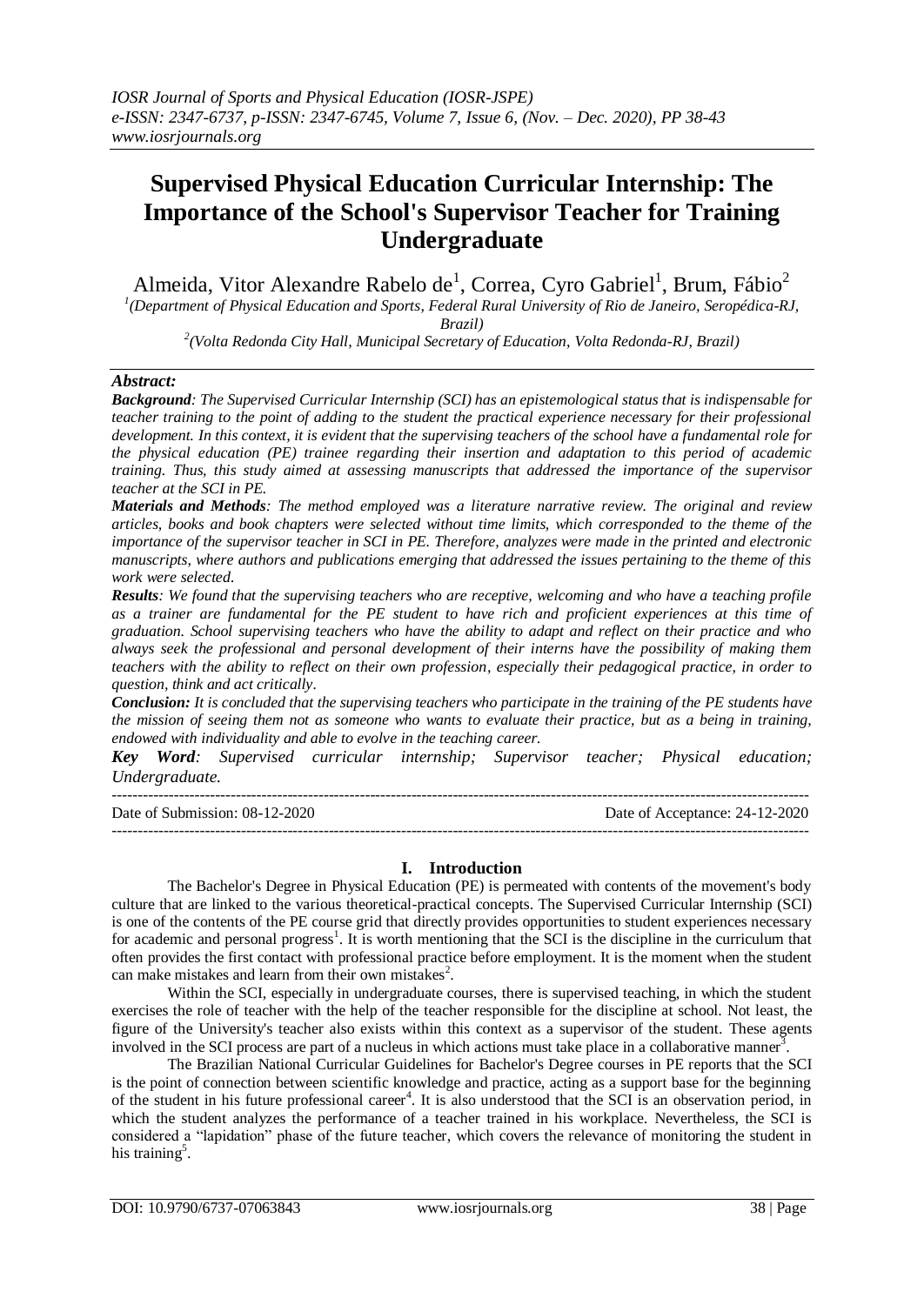Within the SCI, reflection on own performance as a teacher is important for the formation of a critical professional, which is extremely important appreciation of the practical context for the trainee. Thus, among the main functions of the SCI, are the observed, acting and reflecting, that is, to measure and to understand how to build the pedagogical action. Therefore, the reflective act sits as a key issue for the formation of the future teacher<sup>6</sup>. The SCI can be considered an experiential-professional development tool, as it is in contact with teaching practice that the student acquires and builds new theories, schemes and concepts. It is at that moment that the student becomes malleable, more receptive to challenges and seeks to affirm with the present lived during the internship situations, and these can become moments of analysis and reflection, directly impacting on their future pedagogical action<sup>7</sup>.

The SCI is also a period full of fear, frustration and anxiety, because seeing himself as a teacher, the student must take positions and decisions that will significantly incur his professional future. The on-site monitoring of the trainee by an advisor or other professional within the school is of paramount importance for there to be mediation and management of situations arising from the practice. In addition, there is a need to have someone experienced close to the trainee to answer your questions and raise questions. In this perspective, the shared knowledge is extremely important for there to be grounded actions<sup>8</sup>.

It is concluded that the advisor teacher has an important role in the training of the student as a future teacher, so there must be a constructive and mutual relationship not only between the advisor teacher and the student, but also, between the school and the university<sup>9</sup>. In this context, a study on the importance of the relationship between the supervisor teacher and the student is timely and insurgent. Thus, the aim of this work was to raise the production of knowledge in the literature about the importance of the school's supervisor teacher in the PE supervised internship.

## **II. Material And Methods**

This narrative review study was carried out by students from of the Department of Physical Education and Sports, from the Federal Rural University of Rio de Janeiro from July 2018 to December 2018, in the curricular discipline of the Teaching, Research and Extension Nucleus (TREN - Sport and Physical Education Pedagogy).

### **Study Design:** Literature narrative review study

**Study Location**: This was a curricular discipline of the Teaching, Research and Extension Nucleus (TREN - Pedagogy) based study done in Department of Physical Education and Sports, from the Federal Rural University of Rio de Janeiro.

## **Study Duration:** July 2018 to December 2018.

**Subjects & selection method**: In order to achieve the aim mentioned in this article, emerging studies were separated, with no temporal delimitation of publication, for analysis and synthesis of the information made available in studies on a common theme<sup>10</sup>. The manuscripts were collected in the Scholar Google and Scielo databases in order to reach types of materials from different areas (namely: multidisciplinary and humanities and social sciences). The following descriptors were used: "supervised physical education curricular internship", "training undergraduate", "school supervisor teacher".

#### **Inclusion criteria:**

- 1. Original and review articles;
- 2. Books and book chapters;
- 3. Studies available in full format;
- 4. Definition of the study on the importance of the school supervisor teacher in the supervised physical education curricular internship.

#### **Exclusion criteria:**

- 1. Congress proceedings studies;
- 2. Special population studies;
- 3. High school students studies;
- 4. Studies that did not present an investigation containing the relationship between the key-elements supervised curricular internship, undergraduate of PE and school supervisor teacher.

#### **Procedure methodology**

The entire process of selecting of the studies involved the following steps: 1) searching for the manuscripts in the databases cited using the descriptors; 2) exclusion of studies that did not fit the inclusion criteria; 3) reading of abstracts and analysis of correspondence to the proposed theme; 4) to search in the databases by the full text; and 5) reading and thorough analysis of the selected studies. In this way, they served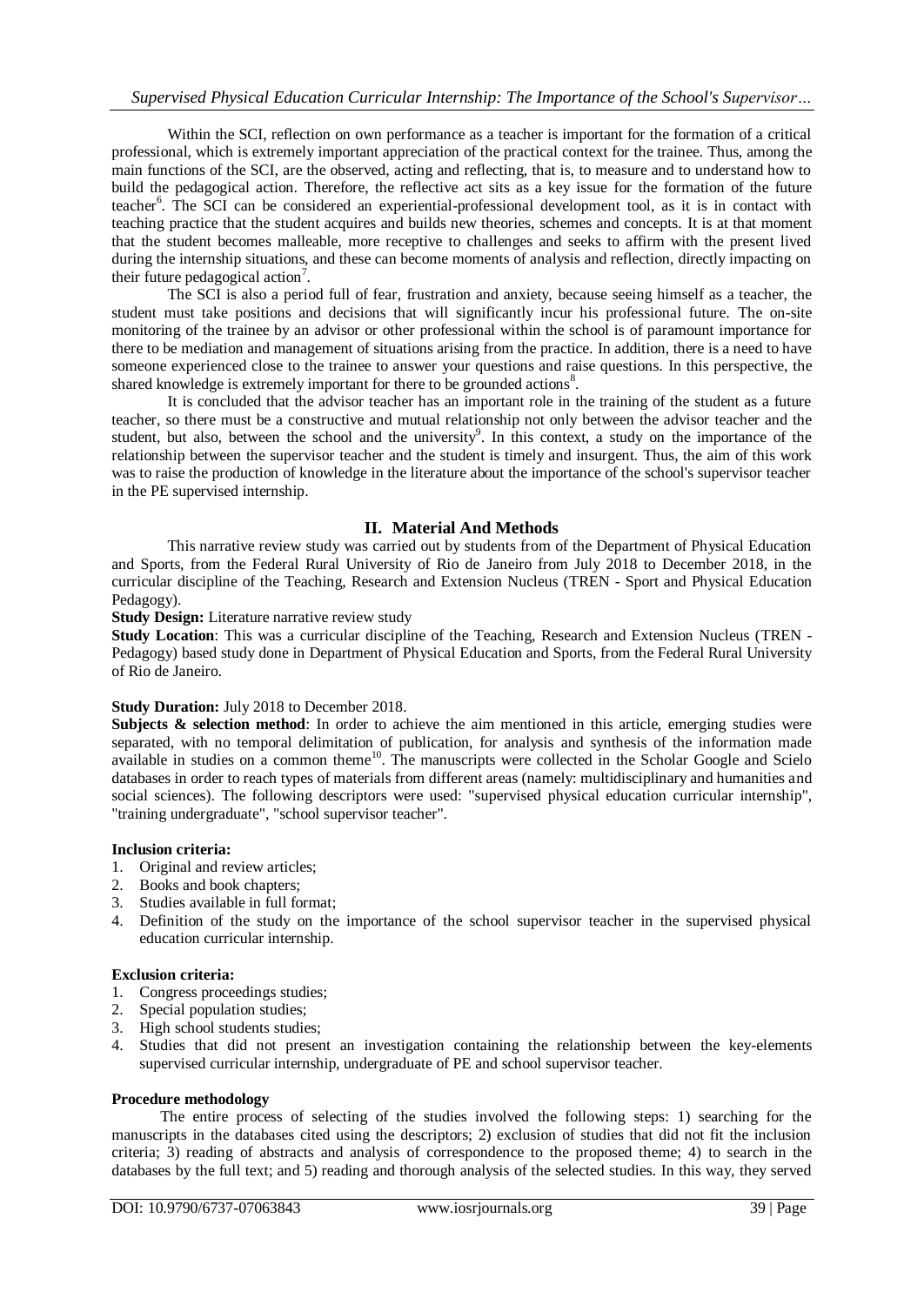as a basis for the logical and systematic construction of this work, international and Brazilian national reference texts that supported the arguments of the proposed theme, these being decisive to elucidate the data raised. Finally, the search for studies in the databases was carried out independently between two researchers. The third researcher verified the possible discrepancies between the selected studies.

# **III. Results and Discussion**

## **Constitutive elements of supervised physical education curricular internship**

The PE as a mandatory curricular component in Brazilian basic education<sup>11</sup> refers not only to the inclusion of the discipline in basic education, but also to teaching and the construction of pedagogical practice as an integral part of the training of being a PE teacher.

In this context, SCI is a crucial stage for the development of the teaching career also in the field of PE; since sometimes the PE teacher in the school is labeled as the teacher who does not plan his activities and does not care about teaching methods and assessment, and is often known as the teacher who just " roll ball " or "play" with students $^{12}$ .

Thus, the experience at the SCI would be a way for the student to deconstruct certain conceptions he has about the PE teacher, leading him to value his future profession, in order to understand that the PE teacher in his performance also performs readings, plans, systematized content, build lesson plans and assesses how any teacher from another discipline<sup>1,13</sup>. Thusly, it should be said that the SCI can be considered as a form of challenge that promotes the development of certain skills and commitment as a professional future<sup>14</sup>.

Upon joining in the SCI, the moment when the trainee is received in the school field is called standardization<sup>15</sup>. This is a moment when the student must fill out documents, plan his workload, choose the school that will do the internship, etc. These concerns can interfere with the progress of the internship, which in itself strengthens the need for the participation of the university and school supervisor teacher, especially those who are at SCI for the first time<sup>16</sup>.

The SCI, when considered as the student's first contact with the professional field of activity, comes to be understood as a place where various setbacks and situations are outside the standard of the academic environment, because this is not a controlled environment. According to Pereira, Henrique<sup>17</sup>, the internship can anticipate the professional induction of students in training. The supervised training incurs a reflection on how the problems can influence your career and how they can interfere in their decision making.

During periods in the classroom at the University, the undergraduate's students reflect about a school reality often idealized. This is because when they arrive at the school environment while in the internship period, they find a completely different reality: students are undisciplined, do not participate in classes, there is no structure (sports court, courtyard, etc.) and enough materials for all students or in not infrequently, neither court nor materials exist, sometimes improvisation by the teacher is necessary<sup>13</sup>.

In this direction, the need for adaptation is a fundamental factor already in the SCI period, when in order to overcome, maintain motivation and search for quality in teaching, the student must reinvent his classes and the content to be worked on. During life, the teacher is composed of diverse knowledge, which according to Tardif<sup>18</sup> are acquired at different times and all interact with each other, complementing each other. Among the teaching knowledge cited by the author, are: cultural, disciplinary, curricular, experiential and those of professional training.

The cultural knowledge is acquired during life, coming from the own experiences of the environment and which directly influence the teacher's decisions. It is possible to conclude that this knowledge comes even before academic training, coming from the social and individual environment of each one. The disciplinary knowledge is relative to what is taught in school subjects. It directly correlates with what the teacher uses in his course plans, class and schedules.

The experiential knowledge comes from the professional performance itself, from the exercise of its activity and from experiences related to the field of activity. Finally, the knowledge of professional training is that observed in the initial and/or continuing training process, being incorporated by teachers in their curriculum and in their practice<sup>18</sup>.

It is understood, then, that the internship is the complement of academic and personal knowledge and of the supervised practice. The SCI also refers to the professional induction phase of which there is no link relationship employment and/or teaching does not occur autonomously:

In this sense, the mandatory supervised internship present in the Bachelor's degree curricula, or even in institutionalized programs that aims of inducing teachers in the school context, fulfill the function of familiarizing them to the workplace and anticipating rich experiences that meet the demands with which the future teacher will relate to after his graduation and effective assumption of teaching. This previous experience contributes to minimize anxiety, the shock of reality with the school routine, in addition to initiating the individual's identity bonds with his profession $17$  (our translation).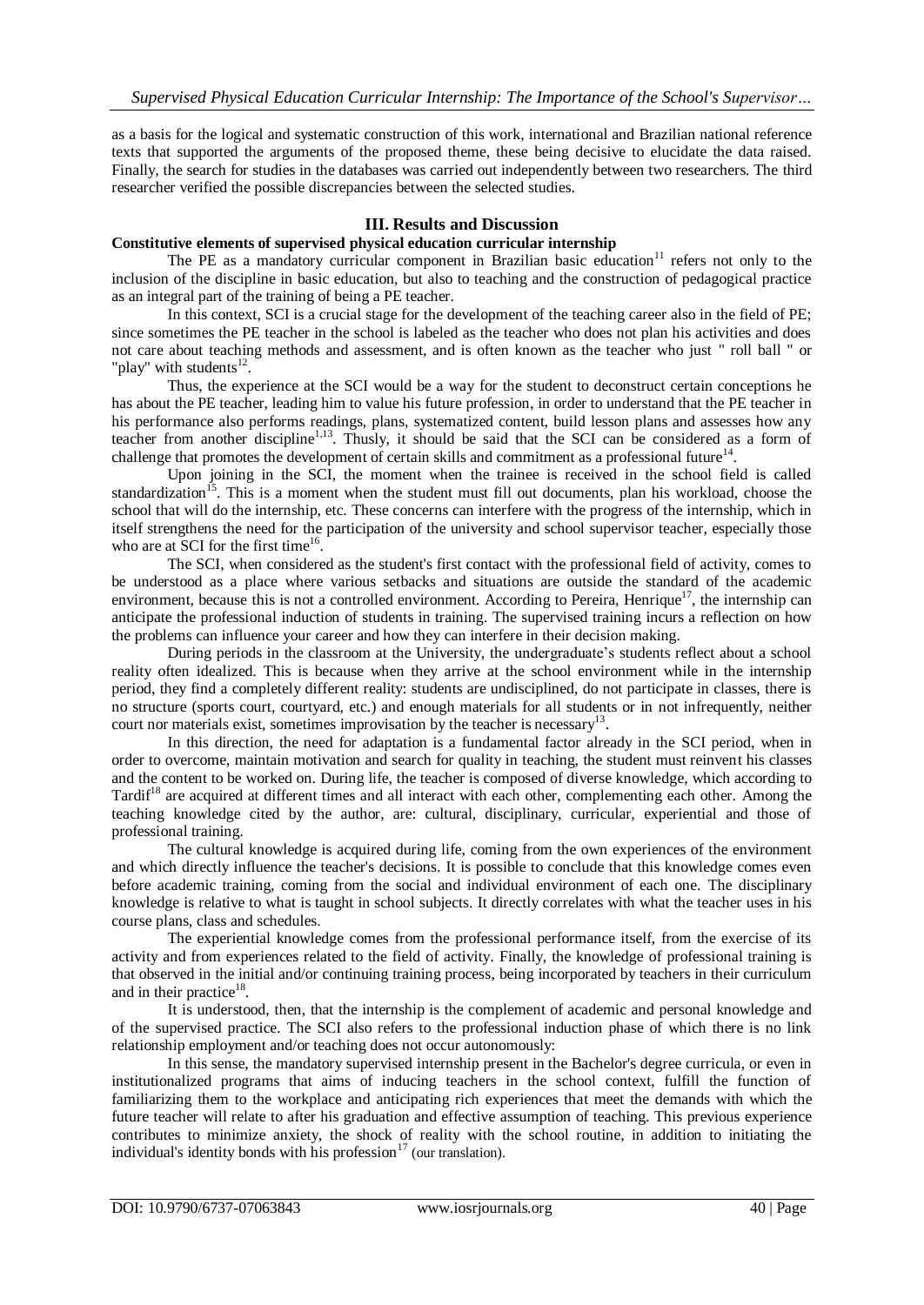It is noteworthy that the supervised internship is important so that the student's experience becomes broader, and that the development of other areas (socio-emotional, social relationship - interpersonal and intrapersonal, among others) related to their future performance is made possible, thereby contributing to their professional versatility<sup>19</sup>.

It can be said that the possibility in the developing other areas of knowledge would be facilitate the job market<sup>20</sup>. It is also understood that the contact with professionals already working in the labor market helps and acts as a facilitator of the trainee, thus strengthening their knowledge<sup>21</sup>.

The student still in process of training has a remarkable characteristic with regard to the practical context of activity: the inexperience<sup>22</sup>. However, this cannot be considered a negative characteristic, since everyone who has spent a professional career for some years now, had one day the inexperience as a characteristic.

According to Tardif<sup>18</sup> this inexperience it goes gradually being replaced by other experiences. It is notorious that there is a need that the inexperience to be gradually worked and thus there is the "lapidation" of the professional in his work field. This "lapidation" can be influenced, mainly, by the school's supervisor teacher. In this sense, the capacity for improvisation, problem solving and adversities must be incorporated into the repertoire of future teachers by analyzing the performance of the supervisor teacher<sup>23</sup>.

According to Imbernón<sup>8</sup>, it can be said that the professional development of the teacher is directly related to access to relevant information from the practical context in which it will act, since dealing with unexpected situations which have factors that hinder the conduct of classes explore the ability action to deal with certain situations and to reinvent itself in the face of interventions and the redesign of classes.

## **Importance of the school supervisor teacher in the supervised physical education internship**

In the scope of the Bachelor's Degree in PE, it can be said that the school supervisor teacher has a fundamental role in the training of the trainee. According to Scalabrin, Moliari<sup>24</sup>, there must be awareness of the supervisor teacher as a trainer and as to the orientation of the trainee. This must have a point of view that aims at collectivity and teamwork, and that facilitates the performance of both the trainee as of the University supervisor teacher.

It is essential that there is an exchange of concrete experiences between the supervisor teacher and the student, thus implying the sharing and reflection of both with regard to teaching performance. The SCI should not have a closed and plastered characteristic, but dynamic, in which there must be reflective and investigative characteristics that assist in overcoming problems<sup>25</sup>.

According to Almeida, Vieira, Cely<sup>26</sup>, the professional is not only trained attending only classes at the university, but also by engaging in practices during the curricular internship and/or by practical experiences lived during graduation. In this sense, it is essential to have the exchange of knowledge between the supervisor teacher and the student, the figure and the role of the supervisor teacher in the school environment being of paramount importance to the trainee. The observations, comments and feedbacks made by the supervisor teacher add important experiential elements for the training of students.

The student must act in all functions related to being a teacher, such as preparing lesson plans, giving classes, making assessments, being responsible for a class, among others<sup>22</sup>. The trainee must also be given the opportunity to have contact with the profession in other areas of the school and teaching, such as: to participate in class councils and meetings with parents and family, to organize work groups, to co-participate in the elaboration of the school political-pedagogical project, etc. In this direction, it is the responsibility of the supervisor teacher to lead the trainee to these experiences.

As for the role of the supervisor teacher, it is also important to mention that it should provide an action that promotes the development of teaching with its trainees, being co-responsible for the initial training of the student<sup>25</sup>. In this sense, the school supervisor teacher has a primary role as a trainer, from the orientation of the internship to the help in the construction of the pedagogical practice of their trainees.

For to Silva<sup>21</sup>, the contact with professionals in the labor market influences and strengthens the knowledge of the profession to be acquired by PE trainees, that is, the authors corroborate about collaboration in the SCI of teachers who are already in the labor market. Given that it is possible to conclude that PE professionals working during the internship period are fundamental for the formation of the new professional and his conception about profession.

In the school context of SCI, it is expected that the local guiding teacher is not just a mere observer of the student, but an active participant in the construction of knowledge arising from practice<sup>27</sup>. It is also expected that the school supervisor teacher will maintain direct contact with the University's supervisor teacher, so that there is an active exchange of information between both about the student's progress at SCI.

It appears that it is up to the local supervisor and the supervising professor of the University to act together so that the intern reflects on his pedagogical practice and on his professional field. Consonant to Melo,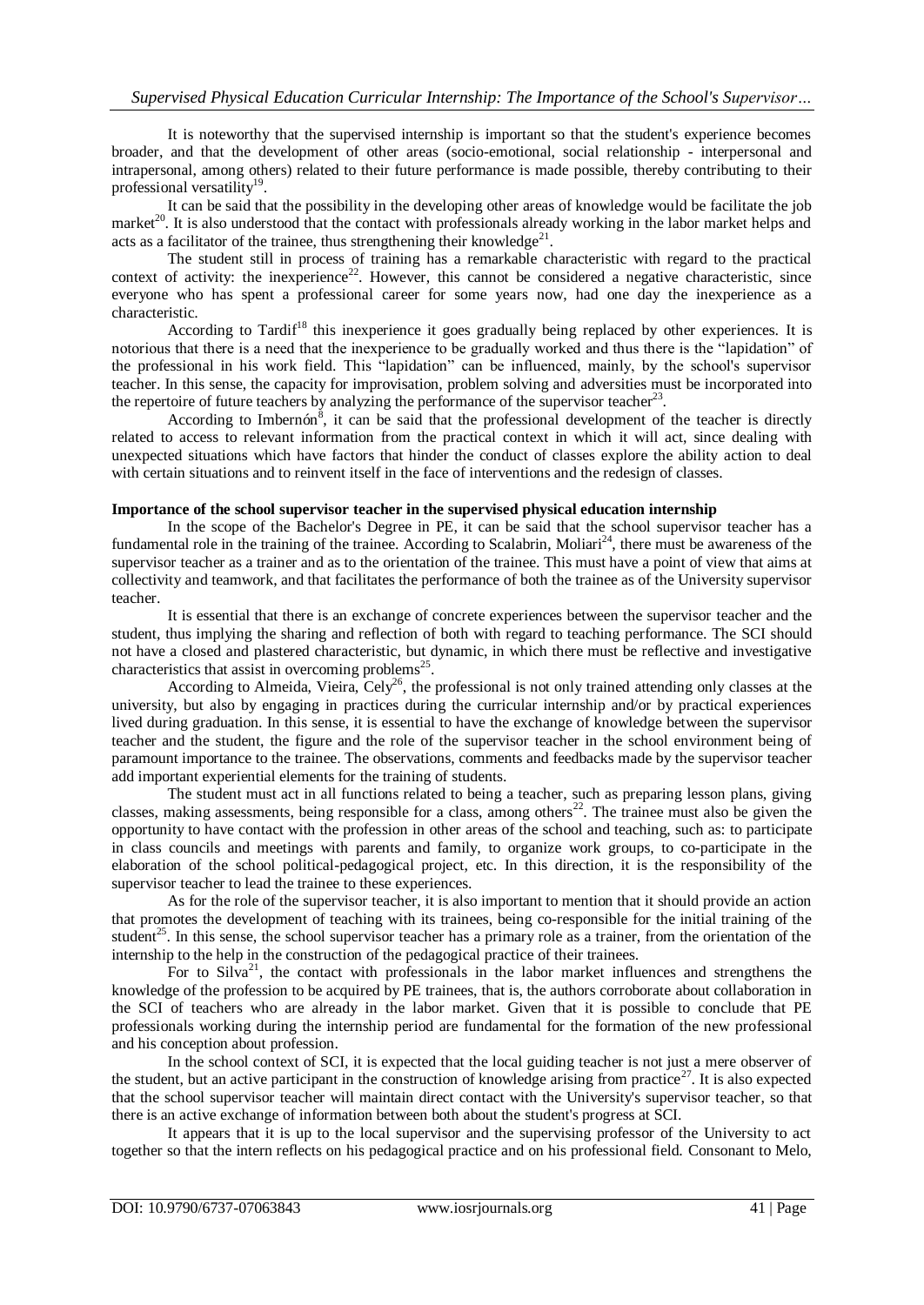Almeida<sup>28</sup>, as the trainee is still in the process of training, he has a long way to go in terms of his professional development, and he also needs the prior care of the two main people responsible for working at SCI.

The SCI is the right time to make mistakes, moment when support and guidance are needed as to what needs to be improved and enhanced in their skills, also considering the time to experience the reality of the classroom<sup>29</sup>. Above all, it is especially up to the school supervisor teacher to value the trainee's prior knowledge, recognizing his past experiences at the university and other previous experiences<sup>30</sup>. The SCI is a constituent element of every academic's career, and this is a vital moment for the improvement and development of certain skills, since when he perceives himself inexperienced, the student becomes aware of him and about what teaching requires from a professional $^{13}$ .

The real encounter between theory and practice occurs many times in the internship environment, despite the opportunity to experience situations in which no other place would be possible<sup>30</sup>. Valuing good and unpleasant experiences adds to the training of the trainee, where the theoretical and practical knowledge arising from this experience becomes essential so that in the future when he is in the position of responsible teacher he can find effective solutions to problems.

For to Maziero, Carvalho<sup>27</sup>, it is essential for the supervisor teacher to lead the student in this way to the development of a critical subject, who is able to adapt to the different situations and circumstances that will occur during his professional career. A teacher who is sensitive to his own work's reflection is able to make practice an object of analysis, thus bringing coherent and necessary learning that facilitates and favors professional and personal progress.

Cely et al.<sup>25</sup> focused on analyzing 18 final SCI reports of PE students from a Federal University of the State of Rio de Janeiro. Of these, only six final SCI reports of the undergraduate students were in the presence of supervising teachers from the school committed to collaborating with the training of the graduate student, welcoming him adequately in the school environment, presenting a professional profile committed to the teaching profession and with the training of future teachers.

One of the main points noted by the authors was the need to improve the performance of the supervisor teacher. Even though many supervising teachers who receive trainees every year were not trained to train teachers, it is necessary that these supervising teachers welcome the student in the school environment in the best possible way, as these actions by these professionals will be fundamental for that trainees continue SCI at the institution or change schools, and become even more interested in teaching or decline to continue in the future profession.

Thus, the supervised internship is a moment of construction of the teacher's professional identity $31$ . It is possible to conclude that the supervisor teacher has a fundamental role in the construction of this identity, because for Maziero, Carvalho<sup>27</sup>, the supervisor teacher has the main function in addition to observing; to coguide and to lead the student in the teaching of the contents, mainly with regard to the explanation of tasks and activities.

The authors also emphasize the importance of the supervisor teacher for the trainee's participation in the school routine and in the development of specific curricular activities, being essential that the supervisor teacher shows the meaning of planning, methodizing and evaluating, being also necessary to evaluate himself as a teacher and not students only.

# **IV. Conclusion**

The SCI has an important role in the formation of the student as a future PE teacher, since it provides the real pedagogical experience and allows the practice of work in the educational environment. An SCI who has a school supervisor teacher who is receptive, welcoming and who has a teaching profile as a trainer is essential for the student to have rich and profitable experiences at this moment of graduation.

The school supervisor teacher who participate in the training of the trainees have the mission of seeing them not as someone who wants to evaluate their practice, but as a being in training, endowed with individuality and with the capacity to evolve in the teaching career.

The role of the school supervisor teacher goes far beyond conducting the SCI in an ethical manner, he must be a facilitator for the student's evolution and development regarding his practice and insertion in the professional field. The considerations, conversations and interventions raised by the supervisor teacher during the internship are crucial for the development of the student to occur in an integral way, leading him to be a critical and reflective professional.

It is concluded that the school supervisor teacher has the function of providing favorable conditions for the student's professional training, working with the trainee in a welcoming and collaborative way, providing opportunities and creating a profitable dialogue between university and school.